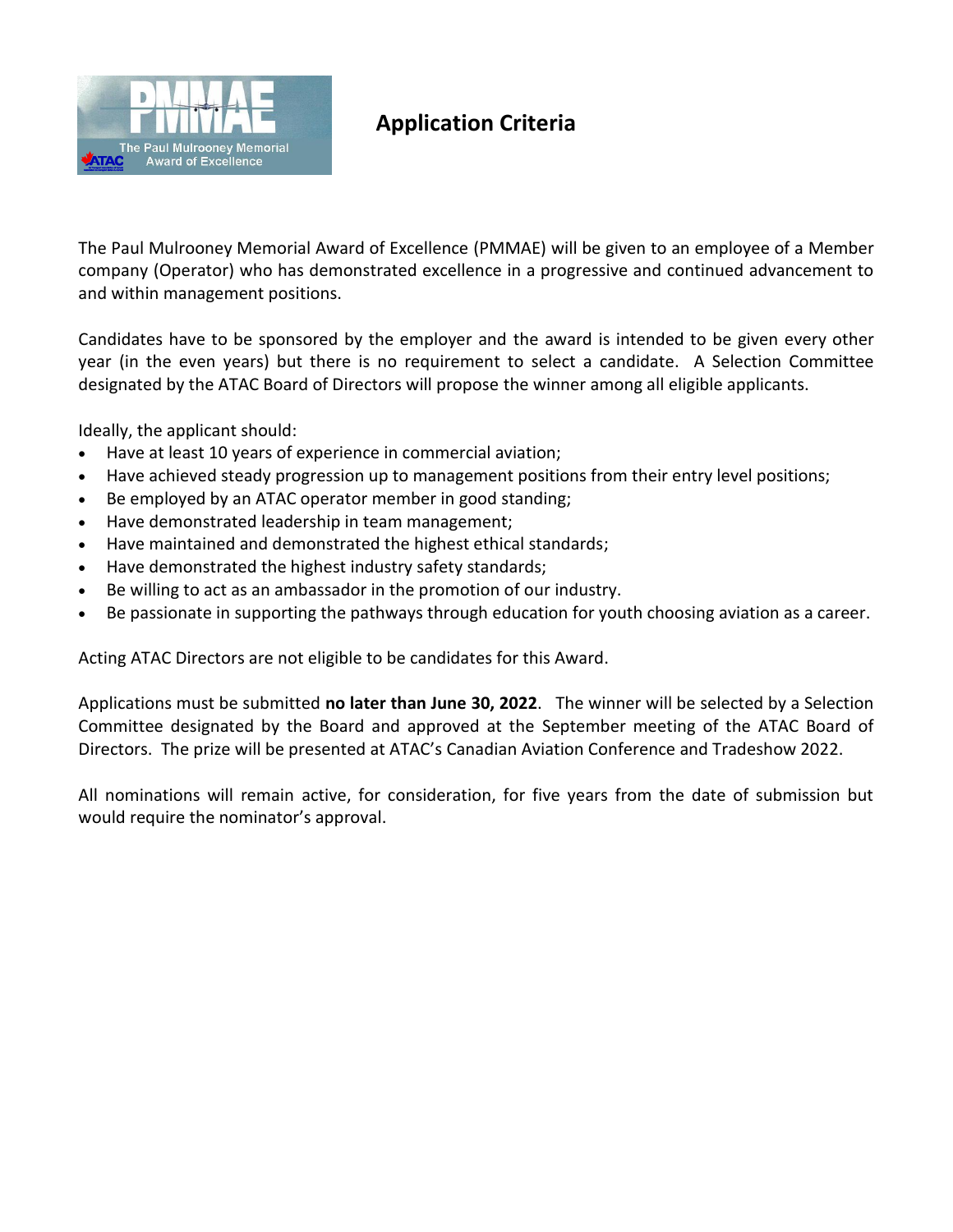

## **Application Form**

The Paul Mulrooney Memorial Award of Excellence will be given to an employee of a Member company (Operator) who has demonstrated excellence in a progressive and continued advancement to and within management positions. **Candidates have to be sponsored by the employer.**

## **NOMINEE INFORMATION**

| Name:                        |  |  |  |  |  |  |
|------------------------------|--|--|--|--|--|--|
| Title:                       |  |  |  |  |  |  |
| Organization:                |  |  |  |  |  |  |
| <b>Telephone Number:</b>     |  |  |  |  |  |  |
| <b>Email Address:</b>        |  |  |  |  |  |  |
|                              |  |  |  |  |  |  |
|                              |  |  |  |  |  |  |
| <b>NOMINATOR INFORMATION</b> |  |  |  |  |  |  |
| Name:                        |  |  |  |  |  |  |
|                              |  |  |  |  |  |  |
| Title:                       |  |  |  |  |  |  |
| Organization:                |  |  |  |  |  |  |
| <b>Email Address:</b>        |  |  |  |  |  |  |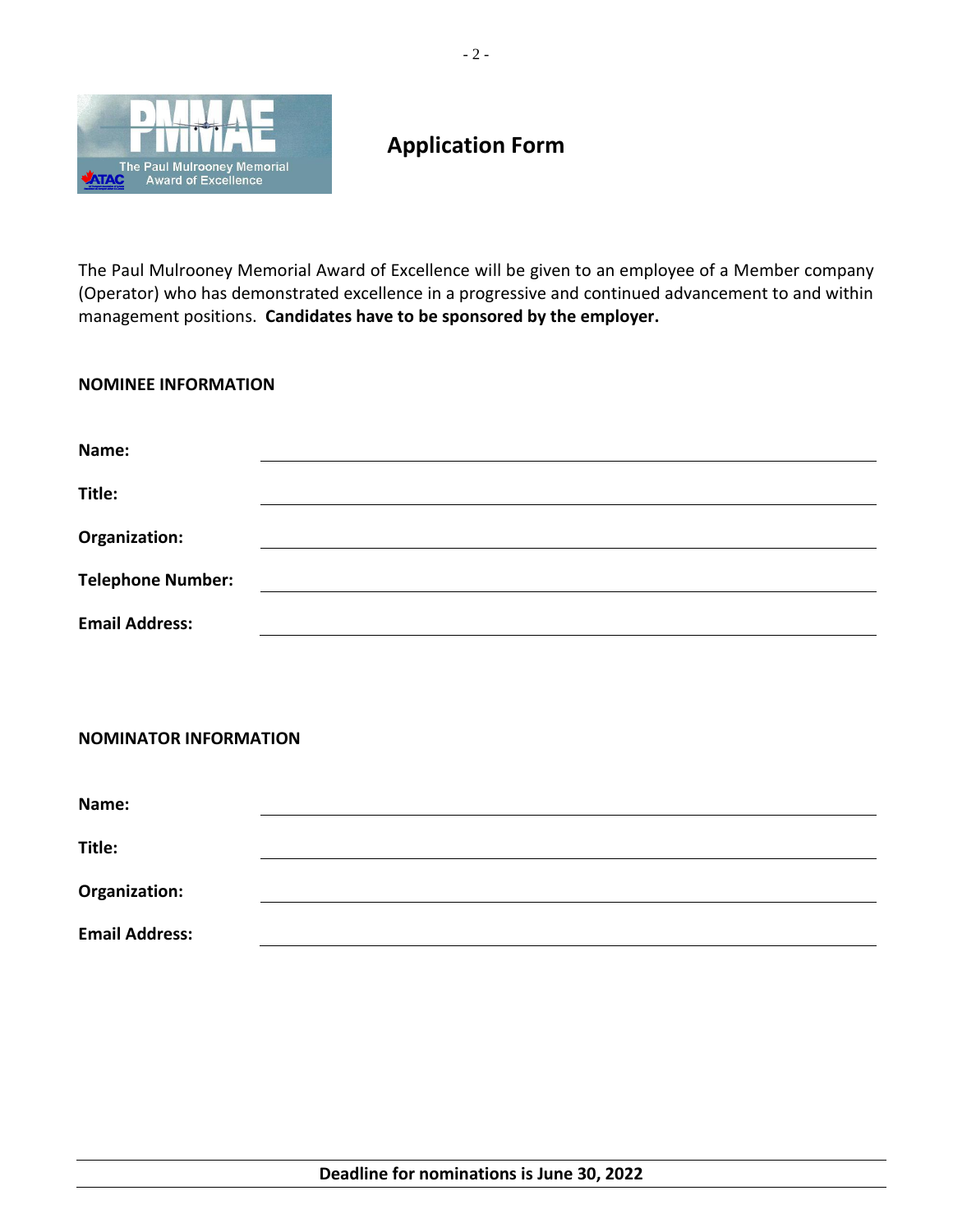**TO BE COMPLETED BY NOMINATOR**

|  | 1. How many years of experience does your nominee have in commercial aviation? |  |  |  |  |
|--|--------------------------------------------------------------------------------|--|--|--|--|
|--|--------------------------------------------------------------------------------|--|--|--|--|

**2. Please outline his/her progression up to management positions in their career so far?**

**3. Please outline how he/she has demonstrated leadership in team management?**

**4. Please show examples of how he/she has maintained and demonstrated the highest ethical standards?**

**5. Please indicate how he/she has demonstrated the highest industry safety standards?**

**6. Any other comments which you think could support this nomination**